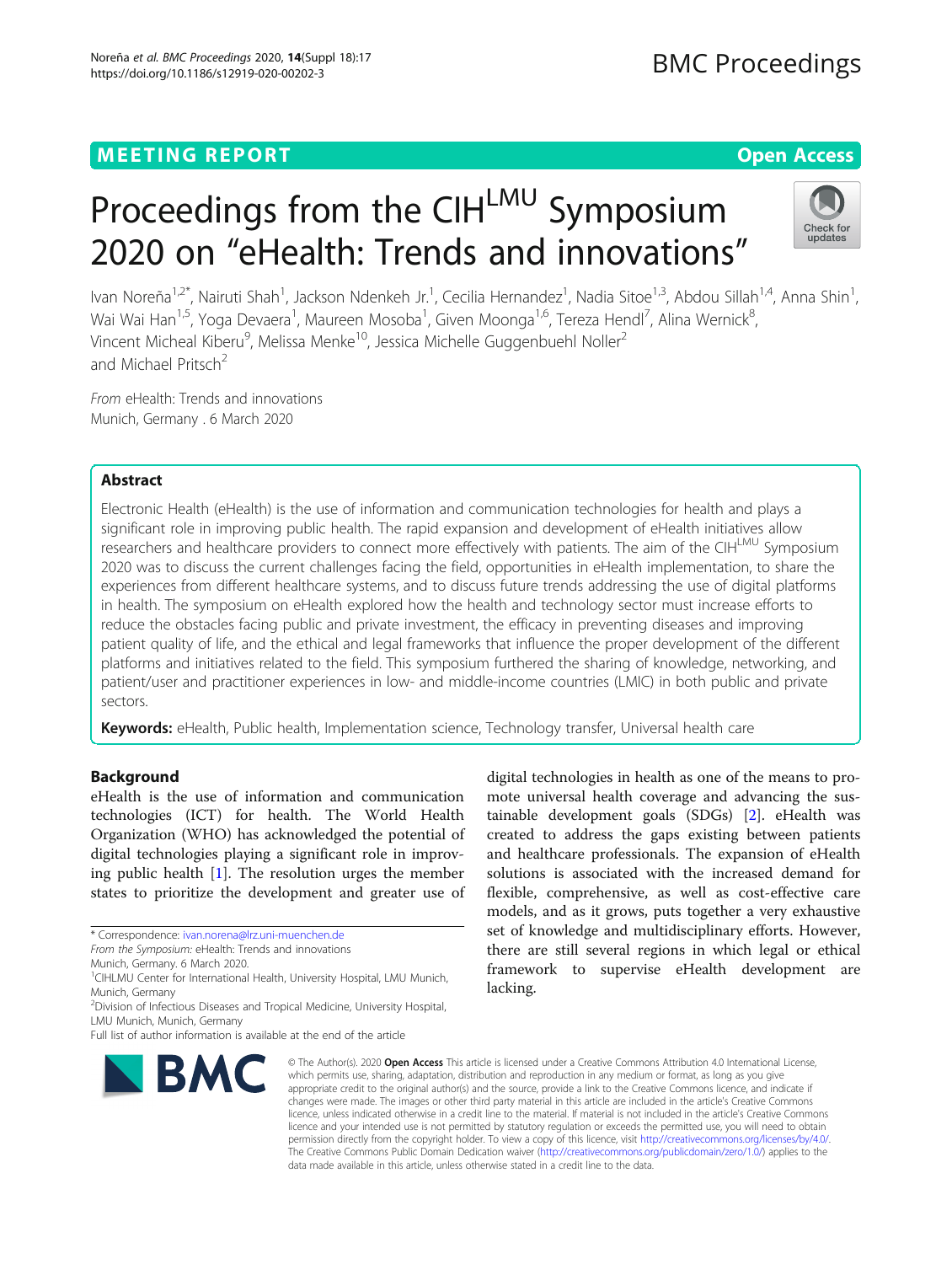# Summary of presentations Concepts of public health informatics and DHIS2 Michael Pritsch, MD.

Division of Infectious Diseases and Tropical Medicine, University Hospital, LMU Munich, Germany. Clinical scientist and coordinator of the working group Global Health Informatics.

#### Jessica Michelle Guggenbuehl Noller, MSc.

Division of Infectious Diseases and Tropical Medicine, University Hospital, LMU Munich, Germany. Project manager and researcher.

#### **Overview**

There has been an exponential increase in global creation of data, including data concerning health in recent years. However, converting available data into useful health information and indicators can prove difficult; thus, it is seldom achieved in a comprehensive manner. Major challenges in this field are data overload and poor data quality. Both can spiral into a so called "vicious data cycle": Data overload impedes appropriate data use, which can urge clinicians and researchers to seek out for even more data. As a result, more data is collected, leading to even more data overload. Poor data quality leads to infrequent data use or data neglect, which enhances the deterioration of data quality. The concept of "open data" increases information transparency and accountability, and thus can potentially benefit society. Free and open-source software like the District Health Information Software 2 (DHIS2) can help with reporting, analysis, and dissemination of data with potential use cases on a local, national, and global level [\[3](#page-4-0)]. For example, the use of DHIS2 for antimicrobial resistance (AMR) surveillance and as a decision support tool for medical staff was presented as a beneficial approach to improve antimicrobial stewardship interventions [[4\]](#page-4-0).

#### Discussion

- Funding is a relevant barrier to the implementation of these open digital platforms into public health programs.

- Continuous data use even of incomplete or lower quality data, can lead to improved data quality.

- Implementation of inappropriate tools for data collection can increase the workload in healthcare professionals triggering burnout. Thus, tools need to be evaluated carefully not to increase strain on medical staff, but rather lower workload.

# Beyond the hype: opportunities and challenges in mHealth

### Tereza Hendl, Ph.D.

Institute of Ethics, History, and Theory of Medicine, LMU Munich, Germany. Researcher and Project Co-lead on the project "META – mHealth: Ethical, legal and societal aspects in the technological age."

#### **Overview**

Mobile health (mHealth) is a rapidly developing field, involving a range of devices, including wearables, sensors, or mobile software, such as apps [[2](#page-4-0)]. Advocates of mHealth have argued that these technologies can transform the healthcare system by facilitating adequate healthcare access to more people, democratizing healthcare —whereby healthcare is made accessible to everyone—, and empower patients and users. However, this approach faces many potential challenges calling all lack of accessibility to many contemporary healthcare facets that can lead to a digital divide, where patients and users are ostracized by their available technological means. mHealth technologies are being introduced in a world with a persistent digital divide as well as many structural inequalities (e.g. on the grounds of regional location, class, gender or ethnicity). These power imbalances not only limit individual access to the platforms but also opportunities for one's participation in the design of these technologies, which is reflected in their content. In this regard, some have cautioned that mHealth can exacerbate some inequalities and vulnerabilities in the field of healthcare. Some of the novel aspects of mHealth technologies —such as their work with digital data— generate concerns as power asymmetries can translate into algorithmic bias. Further concerns include data privacy and security, changing roles of health professionals, the undermining of empathy in telemedicine as well as the erosion of trust in the doctor-patient relationship. The chances and risks associated with mHealth as well as the individual, social, and global impact of these technologies need to be continuously evaluated, and more empirical research investigating the efficacy and health benefits of particular mHealth technologies is warranted.

#### **Discussion**

- The potential scale (e.g. local and global) and social implications of these platforms are significant, hence, there is a need for a robust discussion about their ethical, social and legal aspects in the context of their potential integration into healthcare systems.

- The viability of "app prescription" as a routine clinical intervention is still debatable and should be reserved for the platforms with shown safety and efficacy.

- Defining who owns mHealth data and how the data can be handled depends on regulatory frameworks, such as the general data protection regulation (GDPR). However, the international and global character of mHealth platforms poses significant legal challenges that require further debate.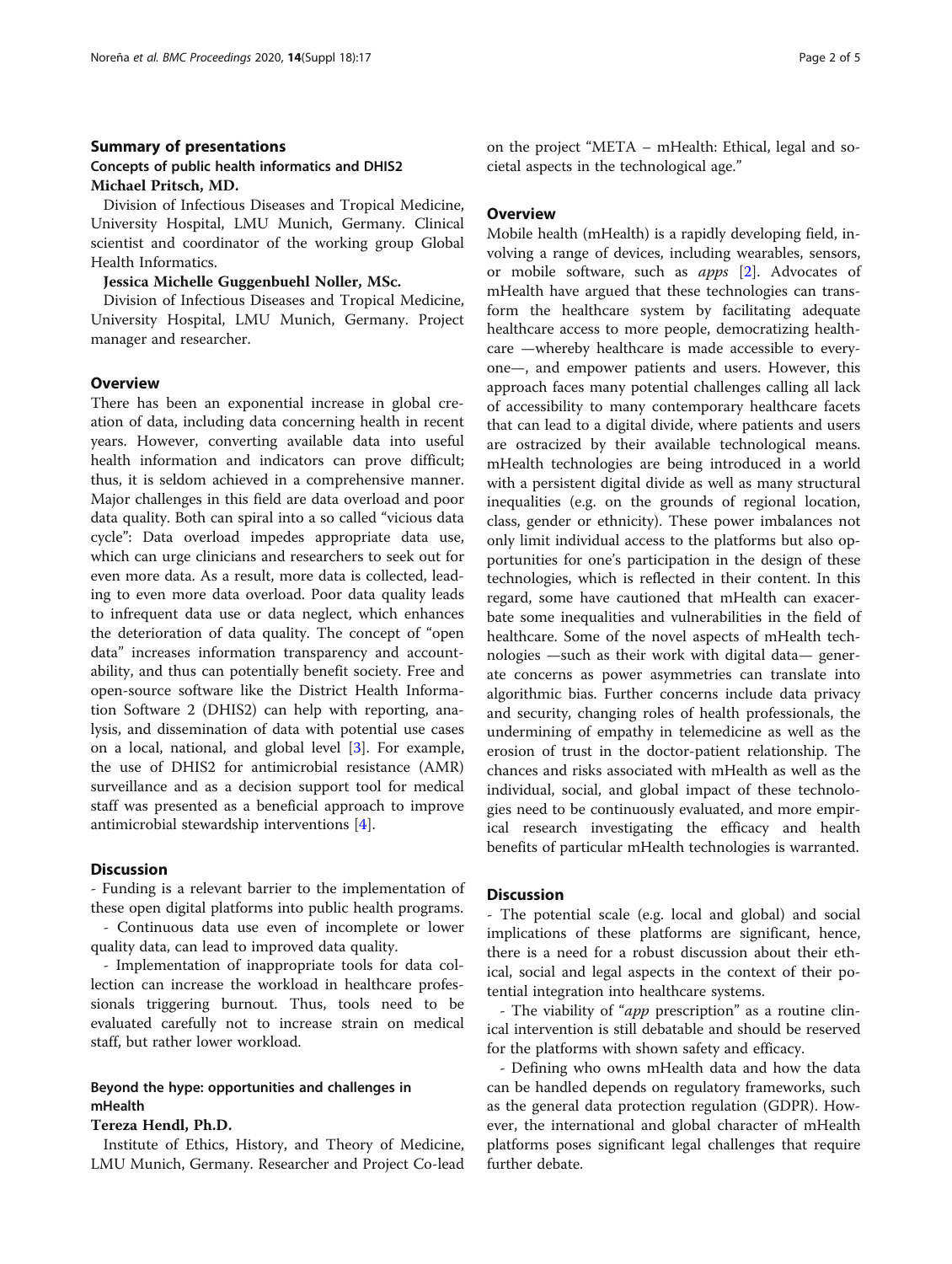# Regulatory aspects of eHealth: could soft law bring more cohesion?

### Alina Wernick, LL.M.

Associated researcher, Humboldt Institute for Internet and Society, Research program "Data, Actors, Infrastructures. The governance of data-driven innovation and cybersecurity." Berlin, Germany.

#### **Overview**

Presently, the regulatory framework for the development and implementation of eHealth initiatives is one of the more challenging topics in the field. The relevant legal landscape is complex because it involves numerous fields of law related to the health and technology sectors. Relevant legislation varies from country to country, often reflecting differences between national healthcare systems. As a result, there is no universal legal framework for eHealth. Global trends usually lead to increasing regulations, and national laws addressing eHealth have been passed at an accelerating pace. However, we find notable differences among regions. In 2016, the WHO report on eHealth showed a predominant diffusion of eHealth on high-income countries, in parallel with a higher rate of eHealth regulation developments compared to other regions [\[2](#page-4-0)]. The digitalization of the health sector creates situations, where existing legislation may be difficult to apply to eHealth, leave it unregulated or enables ethically grey areas to emerge.

On the international level, fundamental rights create, at least indirectly, safeguards and certain congruence in the national laws governing eHealth. However, given the scarcity of other internationally binding instruments in the context of eHealth, the main tool to influence regulation of eHealth on the international level is policy cooperation and legally non-binding soft law, such as SDGs and the WHO's resolutions and guidelines.

# **Discussion**

- The national/regional background in health and technology laws strongly determines the current robustness or fragility in the regulation system. Strategies to strengthen the regulatory framework include evidencebased assessment of technologies and efforts to find a balance between promoting safety, security, and innovation in eHealth with consideration of the local health care setting.

- The advent of novel, often convergent technologies reveal weaknesses in the regulatory systems, demanding responses to realign the former legal framework or the enactment of entirely new laws.

- Geopolitical interests and economic trends surrounding technologies such as artificial intelligence has an impact on eHealth regulation. A holistic view is crucial for identifying the appropriate scope and level (regional/national/supranational) of legislation addressing eHealth.

# From models to real-world scenarios: eHealth implementation in low- and middle-income countries Vincent Micheal Kiberu, Ph.D.

Makerere University School of Public Health, Kampala, Uganda. Researcher at the Health Informatics Research Group.

#### **Overview**

Several challenges play a role in setting back the successful implementation of eHealth initiatives in LMIC. All lack of funding in both private and public healthcare is one of the most critical challenges for the implementation of eHealth in these regions, followed by sustainability, technology infrastructure, and connectivity. The implementation of DHIS2 platform in Uganda at a national level is an excellent example of the strengthening of the reporting network on a nation-wide scale. This tool addressed difficulties related to poor data quality from a public health perspective. After several training workshops for users, they achieved a significant improvement in health information reporting. Nevertheless, this initiative also exhibited the different barriers in the implementation process as limited access to computers and internet, inadequate technical support and limited worker force [[5](#page-4-0)]. These challenges in the implementation of eHealth are also widely present in LMIC and different multidisciplinary strategies should be planned to manage them in the early phases of development.

### **Discussion**

In LMIC, eHealth initiatives hatched in the 1990s but its potential gained momentum in the early 2000s, focusing on addressing basic access and quality issues as well as cost inefficiencies in healthcare.

- In LMIC, cooperation of different national institutions aside from the Ministry of health is needed to better succeed in the implementation of these platforms in a national-wide basis and facilitating sustainability.

- Connectivity and proper infrastructure are essential elements for the development of eHealth initiatives; thus, they should always be assured to appropriate sustainability, ensuring continuous operation of eHealth platforms in LMIC.

- Ongoing training of professionals from LMIC on eHealth is essential to optimize the workforce required for development, implementation, and sustainability of these initiatives. LMIC universities should increase the offer of academic programs on eHealth related fields to achieve this goal.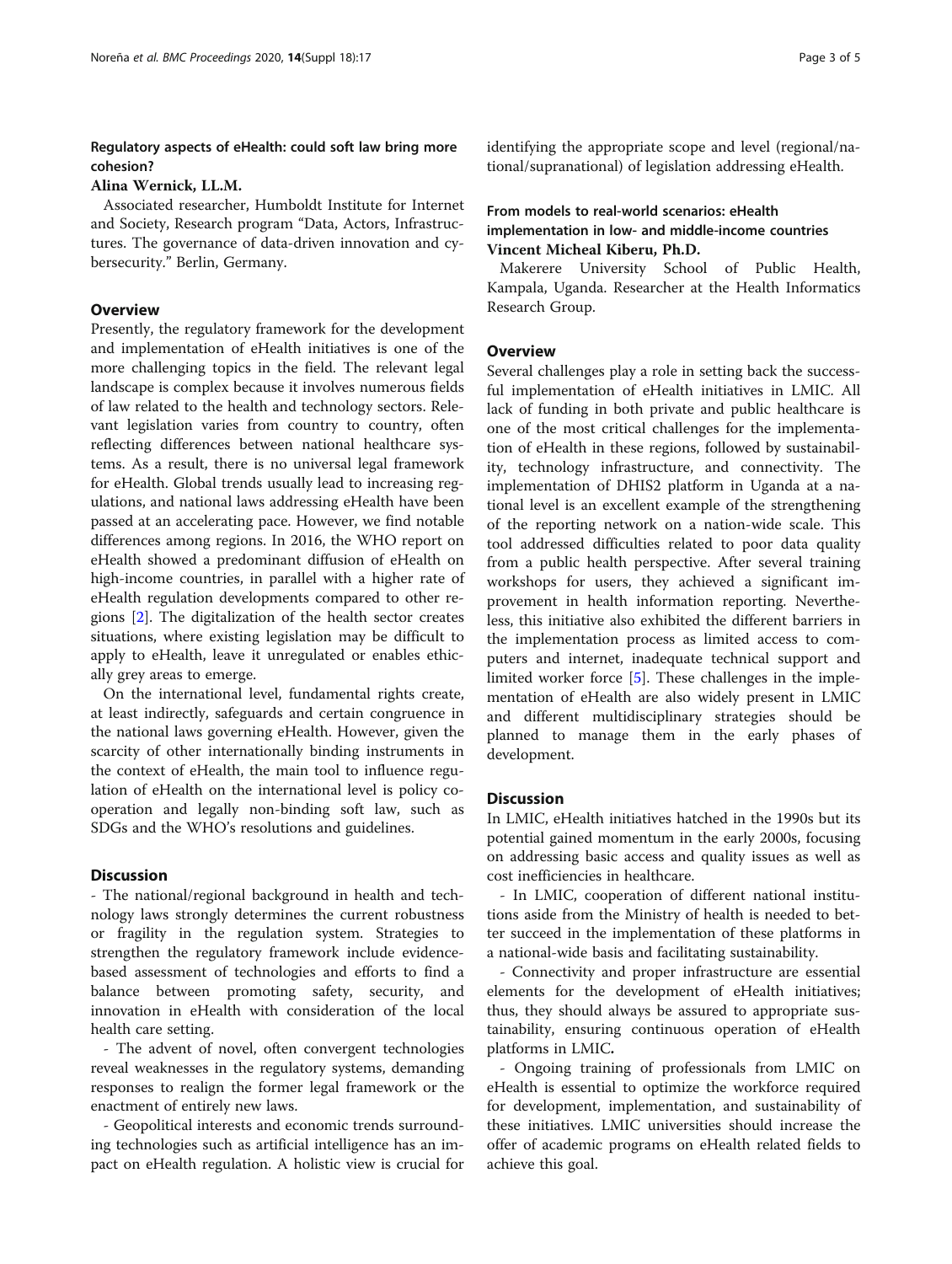# Accessibility and impact on eHealth from Africa Melissa Menke.

Access Afya, Nairobi, Kenya. Founder and CEO.

# **Overview**

The development of eHealth initiatives in LMIC in many scenarios also depends on the contributions of the private sector. In several very low-resourced settings, access to health services is still a critical problem. Access Afya is a social enterprise that provides affordable, convenient, and effective health access in Kenyan neighborhoods with extreme poverty using eHealth to optimize the functioning of their services, improving the beneficial impact on communities [[6\]](#page-4-0). This company structured a healthcare system with facilities for medical visits, laboratory samples transport/processing, and promotion of health in the community with the use of an eHealth platform that allows integration of all these services. Access Afya also focuses on field programs to extend the reach to schools and factories using mHealth and backpack health programs. On the eHealth side of the initiative, there are digital therapeutic packages that include virtual support (telemedicine), access to medications and testing.

# **Discussion**

- Funding is relevant to the development and sustainability of this kind of initiative. In the case of Access Afya, funding sources are mixed from donors and investors. Additionally, they charge an affordable fee for services to the community.
- Training and involvement of people from communities in the project are essential to facilitate the integration of services satisfying their needs.
- Different socio-cultural barriers could be challenging for the community when they are looking for healthcare facilities. Therefore, active surveillance using mHealth emerges as a useful strategy that facilitates the follow-up of the population that uses this kind of service.

# Panel discussion

# Michael Pritsch, Jessica Michelle Guggenbuehl Noller, Tereza Hendl, Vincent Micheal Kiberu and Melissa Menke.

– The cultural background is an important factor influencing the implementation of eHealth platforms. The pre-evaluation of cultural aspects for patients/users and healthcare workers should be emphasized to improve acceptability. Consequently, it is recommended that communities intended to benefit from these platforms be involved in the development of these initiatives since the early phases.

- Now, defining the fundamental elements to establish the threshold between a "good" or "bad" eHealth initiative is quite challenging. Nevertheless, transparency in data handling, evidence-based demonstration of efficacy, and selfevaluation/regulation should be key objectives for developers. These actions could define boundaries and help developers and users in the evaluation as well as identification of beneficial initiatives.
- In the future, good interoperability between different initiatives is necessary. The improvement in regulations could also influence the achievement of this integrative angle. That will also allow the availability of more homogeneous data that could be useful for interpretation.
- Social media are still having a severe lack of data management regulations making it hard to incorporate these platforms to public and global health programs. However, pending optimal use, they could be beneficial in some cases.
- In general, the eHealth implementation process in a nationwide scenario needs to be supported on four pillars: sustainability, adaptability, accessibility, and integrative approach. These factors will allow longlasting interventions with better incorporation into the healthcare system, reaching more benefits for patients or target populations.

# Final remarks and conclusions

The use of internet technologies and mobile phones is increasing every year worldwide, but more significant increases in LMIC have been observed. Despite that by 2019, just 19% of individuals from resource-limited countries had access to the internet [\[7\]](#page-4-0), these increasing trends have been taken as an excellent opportunity for developing and implementing eHealth technologies in these regions. Further fueling this premise, the WHO Global Observatory for eHealth in the third global survey report in 2016 exhibited that 80% of the African region countries had at least one type of mHealth program accessing/providing health services [[2](#page-4-0)].

Nevertheless, several challenges are still facing for the implementation and success of eHealth initiatives in LMIC [[8](#page-4-0)–[11\]](#page-4-0). First is to obtain initial and sustainable funding, making necessary collaboration between stakeholders from the public and private sectors [\[11](#page-4-0)]. Additionally, based on the best practices in scaling digital health in LMIC proposed by Labrique et al. [\[10\]](#page-4-0) is still finding it challenging to find user-centered program design enrolling the potential users in the development process: looking for adaptations based on the socio-cultural background crucial for the subsequent acceptance of these platforms. Moreover, in program design, transparency of data is still a challenging issue, providing trustful information with quality (useful) avoiding violating user data privacy.